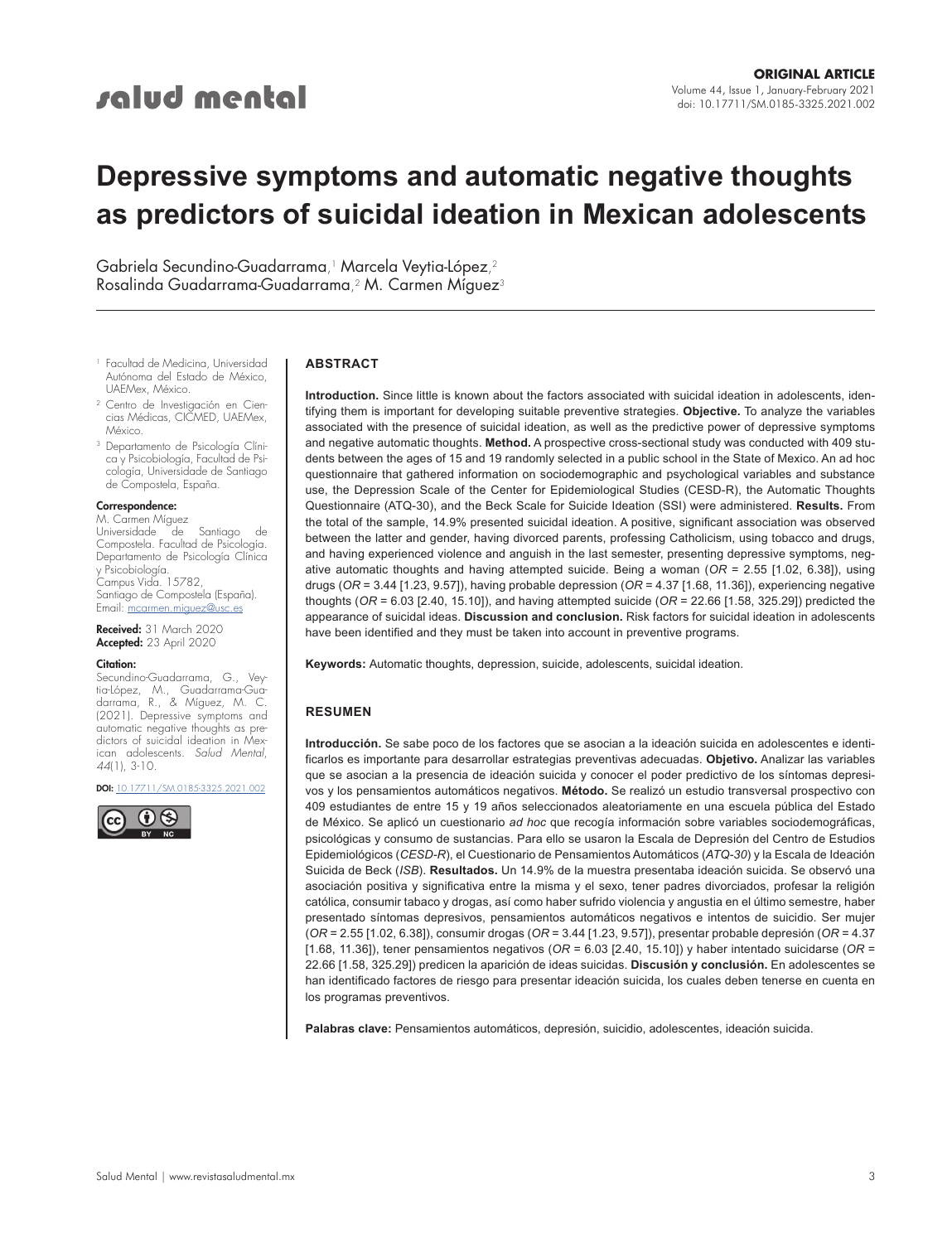# **INTRODUCTION**

Suicide constitutes a worldwide public health problem due to its impact, severity, and health costs [\(World Health Or](#page-7-0)[ganization \[WHO\], 2017a](#page-7-0)). It is one of the main causes of loss of years of life due to premature death, and the second cause of death in adolescents and young people aged 15 to 29 ([WHO, 2018\)](#page-7-1). In Mexico, suicide rates in adolescents and young people were 12.6 in men and 3.9 in women (per 100,000) ([National Institute of Statistics and Geography](#page-7-2) [\[INEGI\], 2017\)](#page-7-2) between 2014 and 2016. Both behavior and suicidal ideation vary by gender [\(WHO, 2014](#page-7-3)), with men displaying a greater tendency to engage in suicidal behavior, to which end they use more highly effective techniques than women, who tend to show greater suicidal ideation and suicide attempts. Suicide death indicators are therefore higher in men [\(Gabilondo et al., 2007\)](#page-6-0).

Suicidal ideation is a fundamental element of the process called suicidal behavior, which acts as a trigger for the other components: suicide attempts and completed suicide [\(Pereira & Cardoso, 2015](#page-7-4)). [Eguiluz \(2003\)](#page-6-1) has conceptualized suicidal ideation as a type of intrusive, repetitive thoughts, an individual has about self-inflicted death and the way the person wishes to die. Cognitive-behavioral theory defines it as the emergence of thoughts with contents related to ending one's life [\(de la Torre Martí, 2013](#page-7-5)), while [Beck, Kovacs, & Weissman \(1979a\)](#page-6-2) describe it as making plans and having wishes to commit suicide.

Suicidal ideation in adolescents is a complex phenomenon due to its cognitive nature in which personal, familial, and contextual elements come into play [\(Klonsky, May, &](#page-7-6) [Saffer, 2016](#page-7-6)). However, an important element to explain it is the emergence of a stressful event that creates certain negative emotions and the desire to escape from the situation ([de](#page-7-5) [la Torre Martí, 2013\)](#page-7-5). For example, adolescents who have been victims of bullying are at a greater risk of presenting suicidal ideation [\(Baiden & Tadeo, 2020](#page-6-3)). Suicidal ideation can therefore be considered as a set of cognitive and affective elements such as the thoughts, desires, and emotions or feelings that determine the suicidal act ([Valadez-Figueroa,](#page-7-7) [Chávez-Hernández, Vargas-Valadez, & Ochoa-Orendain,](#page-7-7) [2019](#page-7-7)).

Previous research indicates that suicide and suicidal ideation in adolescents are related to certain mental disorders, particularly depression [\(Eguiluz Romo & Ayala Mira,](#page-6-4) [2014](#page-6-4); [Fonseca-Pedrero et al., 2018](#page-6-5); [WHO, 2017b;](#page-7-8) [Pereira](#page-7-4) [& Cardoso, 2015\)](#page-7-4). The relationship between suicidal ideation and depression is particularly complex since ideation is usually regarded as part of depressive symptomatology, although [Hintikka et al. \(2009\)](#page-7-9) observed that depressed mood should be considered as a prior condition for suicidal ideation to arise while [Kessler, Berglund, Borges, Nock,](#page-7-10) [and Wang \(2005\)](#page-7-10) noted, in turn, that depression increased independently from ideas about suicide.

In Mexico, depression is present in 3.3% of the population across the lifespan, and it affects mainly adolescents ([de la Peña, Ulloa, & Páez, 1999;](#page-7-11) [Galicia-Moyeda,](#page-6-6) [Sánchez-Velasco, & Robles-Ojeda, 2009;](#page-6-6) [Medina-Mora](#page-7-12) [et al., 2003](#page-7-12); [Wagner, González-Forteza, Sánchez-García,](#page-7-13) [García-Peña, & Gallo, 2012\)](#page-7-13). It has been reported that 16.6% of high school students in the central area of Mexico present high depression symptoms ([Veytia,](#page-7-14) [González, Andrade, & Oudhof, 2012](#page-7-14)), with a distinctive feature of depression being high frequency of automatic negative thoughts ([Estévez & Calvete, 2009](#page-6-7)), defined as the specific images a person has when faced with situations or events in the environment or with internal events that modify his/her reality. These thoughts appear automatically and are fleeting and unconscious. They focus on issues of loss and failure, becoming evaluative and brief, and are not usually the result of reasoning ([Beck,](#page-6-8) [Rush, Shaw, & Emery, 1979b](#page-6-8)).

Although depression is related to signs such as sadness, hopelessness, and guilt, and these signs can influence the emergence of suicidal ideas in some way [\(Ceballos-Ospi](#page-6-9)[no et al., 2015\)](#page-6-9), few studies have analyzed the relationship between depressive symptoms in adolescents and suicidal ideation, and there are no studies evaluating the relationship between automatic negative thoughts and suicidal ideation in adolescents. It is essential to identify the factors associated with the presence of suicidal ideation in adolescents, since they can constitute an important tool for planning prevention and protection actions.

Therefore, the main objective of this research was to analyze the variables associated with suicidal ideation in teenage high school students, as well as the predictive power of depressive symptoms and automatic negative thoughts. The secondary objective was to evaluate the prevalence of suicidal ideation.

# **METHOD**

# **Subjects**

This is a descriptive, prospective cross-sectional observational study, with a sample of 409 high school students from a public school in the State of Mexico (Mexico), aged between 15 and 19 (*M* = 16.46, *SD* = .96), 41.1% of whom were boys and 58.9% girls. The sampling method used was probabilistic and random.

## **Measurements**

An ad hoc questionnaire was developed for the study in which sociodemographic variables such as age, sex, parental divorce, recent loss of a relative, religion, job, and whether they had a partner were collected. In addition, sub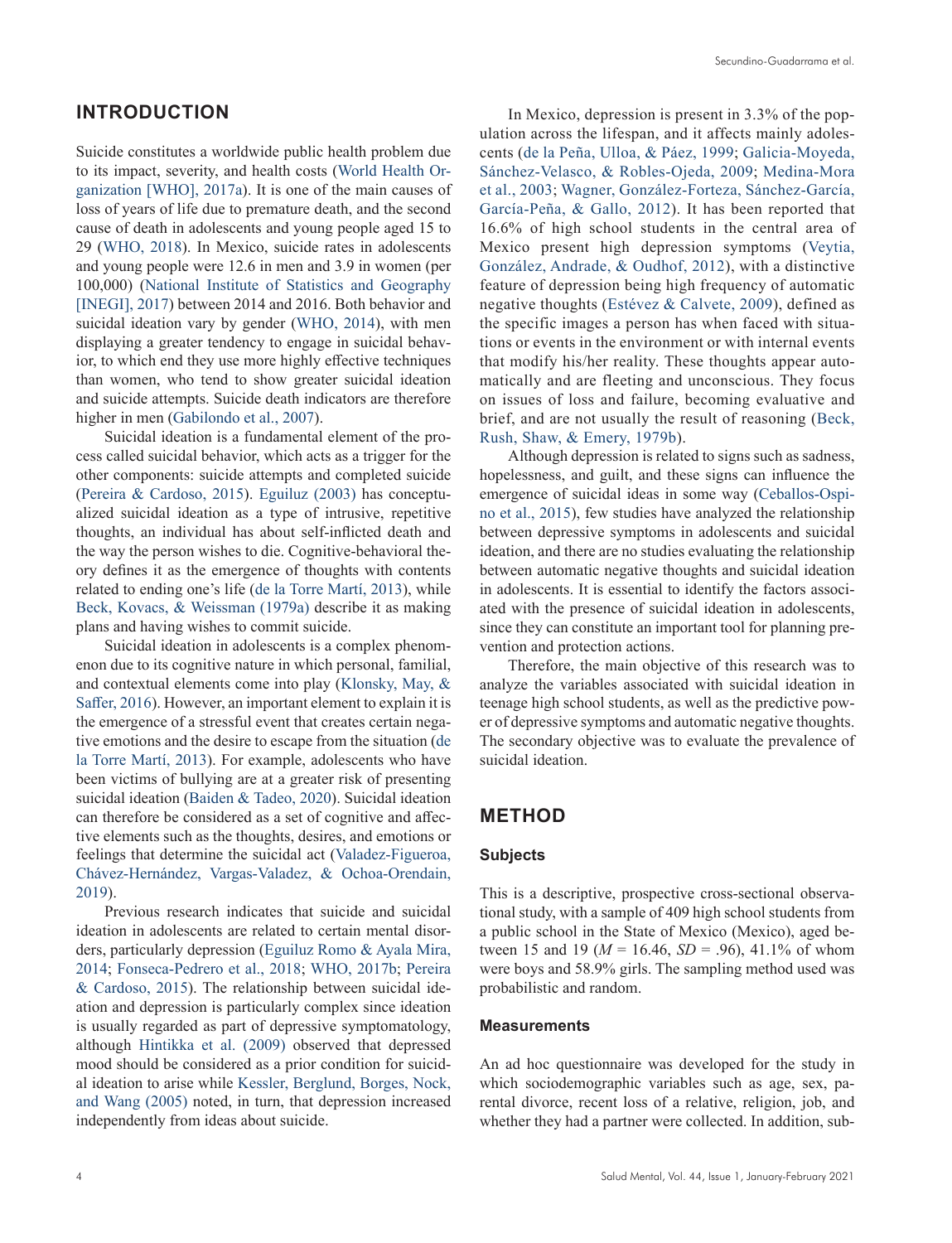jects were asked about alcohol, tobacco, and illegal drug use in the past six months; whether they had been victims of violence; whether they had felt anguish (psychological distress that has an immobilizing effect, produces restlessness or a feeling of being in danger); and whether they had attempted suicide in the past six months and if so, how many attempts they had made.

The Depression Scale of the Center for Epidemiological Studies (CES-D) ([Radloff, 1977](#page-7-15)) was used to assess depression symptoms in the version adapted for the Mexican population by [González-Forteza, Jiménez-](#page-6-10)[Tapia, Ramos-Lira, and Wagner \(2008\)](#page-6-10). The CESD-R is a screening scale to detect probable cases of depression, containing 35 items with five answer options. Scores on the scale vary between zero and 140 points, with higher scores indicating a greater presence of depression symptoms. The cut-off point for this study was 52 points. The internal consistency of the scale has been satisfactory in studies of Mexican adolescents, with an α of .93 [\(González-Forteza et al., 2008](#page-6-10)). In this research, a reliability coefficient of  $\alpha = .88$  was obtained.

The Automatic Thoughts Questionnaire (ATQ-30) [\(Hollon & Kendall, 1980](#page-7-16)) was used to evaluate automatic negative thoughts in the version adapted for the Mexican population by [Mera-Rosales, Hernández-Pozo, Gó](#page-7-17)[mez-Reséndez, Ramírez-Guerrero, and Mata-Mendoza](#page-7-17)  [\(2011\)](#page-7-17). The questionnaire consists of 30 items referring to negative thoughts such as no one understands me; my life is not going the way I would like; I think something is wrong with me; I wish I could disappear; my life is a problem; I hate myself, and so on. Scores vary between zero and 120 points, with higher scores indicating a greater presence of negative automatic thoughts. The cut-off point used was 30 points. Consistency has proven to be satisfactory in Mexican studies, yielding an  $\alpha$  of .95 [\(Mera-Rosales et al., 2011](#page-7-17)). Excellent reliability was obtained in this research ( $\alpha$  = .97).

For the evaluation of suicidal ideation, the version of the Beck Scale for Suicide Ideation (SSI), drawn up by [Beck et al. \(1979a\)](#page-6-2) and adapted for the Mexican population by [González-Macip, Díaz Martínez, Ortiz León, González](#page-7-18)  [Forteza, and González Nuñez \(2000\)](#page-7-18) was used. The questionnaire, designed to quantify and evaluate the conscious recurrence of suicidal thoughts, comprises 20 items. Scale scores ranging from zero to 40 points, with higher scores indicating a greater presence of suicidal ideas. Each item is evaluated on a three-point scale,  $0 =$  absent to  $2 =$  maximum intensity of ideation. If the test is to be used with a cut-off point, it is necessary to go to question two of the scale and take the maximum score, as a result of which the cut-off point used was two points. The authors achieved an internal consistency of  $\alpha = .82$  (González-Macip et al., [2000](#page-7-18)). In this research, a reliability coefficient of  $\alpha = .88$ was obtained.

Permission was requested from the school authorities to administer the instruments. Once permission had been granted, the objectives, together with the contents and the fact that the information provided would be confidential, were explained to the students, who were given letters of consent and informed assent to sign. On the day the questionnaire was administered, students who handed in both letters authorizing their participation were given a folder containing the instruments. The questionnaires were administered with verbal instructions in approximately 40 minutes within school hours. Students were told to ask the administrator if they had doubts on how to answer or any other issue.

## **Statistical analysis**

Descriptive analyses were performed to determine the distribution of the variables of interest. Pearson's Chi-square test and Student's *t* test were used to identify the association between suicidal ideation and the presence of depression symptoms and automatic negative thoughts. For the variables in which there were statistically significant differences, effect size was calculated using Cramer's V and Cohen's d. A multivariate analysis was also conducted using multinomial logistic regression to determine the variables that predicted suicidal ideation. The *OR* was calculated for each of the variables together with their 95% confidence intervals. The dependent variable (DV) was the presence of suicidal ideation (without ideation / with ideation), and the independent variables (IV) were those in which statistically significant differences were found: gender, parental divorce, religion, tobacco and drug use, violence, distress, depression symptoms, negative automatic thoughts, and suicide attempts. Statistical analysis was performed using the SPSS program (version 20), with statistical significance being established at *p* < .05.

## **Ethical considerations**

The study meets the requirements established by the ethics committee of the Center for Research in Medical Sciences (CICMED) and, prior to the administration of the questionnaires, the researchers obtained the assent and informed consent of all the participants, who were guaranteed the confidentiality of the data provided and that the information would solely be used for scientific research purposes.

# **RESULTS**

Of the 409 adolescents who participated in this study, 67.5%  $(n = 276)$  reported having felt distressed in the past six months. Moreover, a  $16.1\%$  ( $n = 66$ ) prevalence of students with negative automatic thoughts was found,  $14.9\%$  ( $n = 61$ )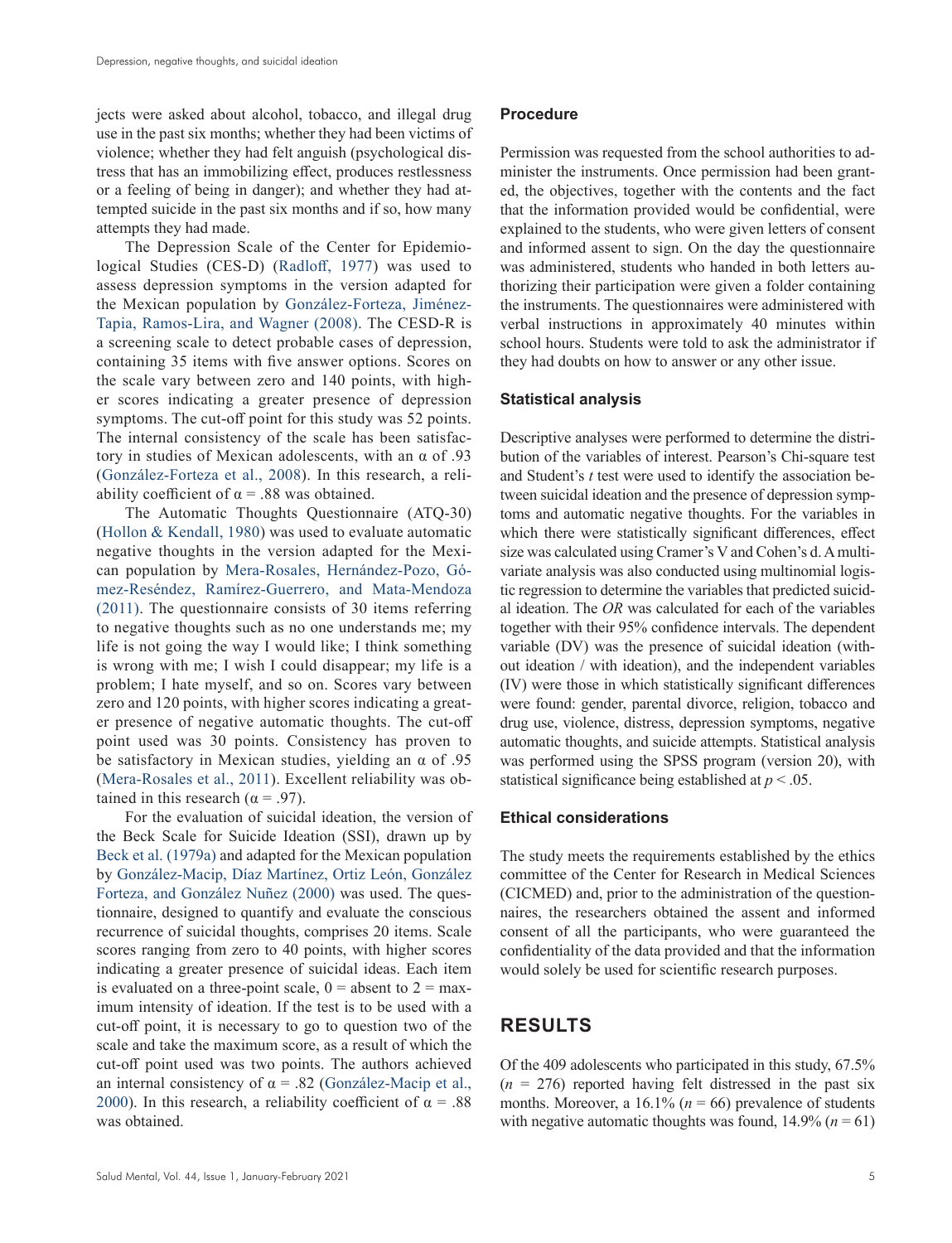|                                        | Suicidal Ideation |              |              |      |             |      |        |        |            |
|----------------------------------------|-------------------|--------------|--------------|------|-------------|------|--------|--------|------------|
|                                        |                   | <b>Total</b> |              | Yes  |             | No   |        |        |            |
|                                        | $(n = 409)$       |              | $(n = 61)$   |      | $(n = 348)$ |      |        |        |            |
|                                        | n                 | %            | $\mathsf{n}$ | %    | n           | %    | $X^2$  | p      | Cramer's V |
| Sex                                    |                   |              |              |      |             |      |        |        |            |
| Female                                 | 241               | 58.9         | 49           | 80.3 | 192         | 55.2 | 13.570 | < .001 | .18        |
| Male                                   | 168               | 41.1         | 12           | 19.7 | 156         | 44.8 |        |        |            |
| Divorced parents                       |                   |              |              |      |             |      |        |        |            |
| No                                     | 356               | 87.0         | 47           | 77.0 | 309         | 88.8 | 6.346  | .012   | .13        |
| Yes                                    | 53                | 13.0         | 14           | 23.0 | 39          | 11.2 |        |        |            |
| Death of a relative                    |                   |              |              |      |             |      |        |        |            |
| <b>No</b>                              | 397               | 97.1         | 58           | 95.1 | 339         | 97.4 | .991   | .320   |            |
| Yes                                    | 12                | 2.9          | 3            | 4.9  | 9           | 2.6  |        |        |            |
| Religion                               |                   |              |              |      |             |      |        |        |            |
| Catholic                               | 309               | 75.6         | 38           | 62.3 | 271         | 77.9 | 8.032  | .018   | .14        |
| Christian/Jehovah's<br>Witnesses/Other | 52                | 12.7         | 10           | 16.4 | 42          | 12.1 |        |        |            |
| None                                   | 48                | 11.7         | 13           | 21.3 | 35          | 10.1 |        |        |            |
| Employed                               |                   |              |              |      |             |      |        |        |            |
| <b>No</b>                              | 344               | 84.1         | 49           | 80.3 | 295         | 84.8 | .766   | .381   |            |
| Yes                                    | 65                | 15.2         | 12           | 19.7 | 53          | 15.2 |        |        |            |
| Couple relationship                    |                   |              |              |      |             |      |        |        |            |
| No                                     | 283               | 69.2         | 45           | 73.8 | 238         | 68.4 | .705   | .401   |            |
| Yes                                    | 126               | 30.8         | 16           | 26.2 | 110         | 31.6 |        |        |            |

Table 1 *Sociodemographic variables and suicidal ideation*

had suicidal ideation, 13.4% (*n* = 55) had high depression symptoms, and  $2.7\%$  ( $n = 11$ ) had attempted suicide.

Regarding the association between sociodemographic variables (Table 1) and suicidal ideation, it was observed that being a girl ( $\chi^2$  = 13.570; *p* <.001; *V* = .18), having divorced parents ( $\chi^2$  = 6.346; *p* = .012; *V* = .13) and professing Catholicism ( $\chi^2$  = 8.032; *p* = .018; *V* = .14) were associated with a greater presence of suicidal ideation.

As for substance use (Table 2), although suicidal ideation was not related to alcohol consumption, it was related to tobacco ( $\chi^2$  = 10.265; *p* = .001; *V* = .16) and drug use  $(\chi^2 = 12.811; p < .001; V = .18)$ . It also showed an association with having suffered psychological and/or physical violence (49.2 *vs*. 17.8;  $\chi^2 = 29.286$ ;  $p < .001$ ;  $V = .27$ ).

With respect to psychological variables (Table 3) and the presence of suicidal ideation, an association was

| Table 2                             |  |  |
|-------------------------------------|--|--|
| Substance use and suicidal ideation |  |  |

|                        | Suicidal ideation           |      |                   |      |                   |      |          |         |            |
|------------------------|-----------------------------|------|-------------------|------|-------------------|------|----------|---------|------------|
|                        | <b>Total</b><br>$(n = 409)$ |      | Yes<br>$(n = 61)$ |      | No<br>$(n = 348)$ |      |          |         |            |
|                        |                             |      |                   |      |                   |      |          |         |            |
|                        | n                           | %    | $\mathsf{n}$      | %    | n                 | %    | $\chi^2$ | р       | Cramer's V |
| <b>Alcohol Use</b>     |                             |      |                   |      |                   |      |          |         |            |
| <b>No</b>              | 193                         | 47.2 | 24                | 39.3 | 169               | 48.6 | 1.777    | .183    |            |
| Yes                    | 216                         | 52.8 | 37                | 60.7 | 179               | 51.4 |          |         |            |
| <b>Tobacco Use</b>     |                             |      |                   |      |                   |      |          |         |            |
| No                     | 268                         | 65.5 | 29                | 47.5 | 239               | 68.7 | 10.265   | .001    | .16        |
| Yes                    | 141                         | 34.5 | 32                | 52.5 | 109               | 31.3 |          |         |            |
| Illegal drug use       |                             |      |                   |      |                   |      |          |         |            |
| No                     | 354                         | 86.6 | 44                | 72.1 | 310               | 89.1 | 12.811   | < 0.001 | .18        |
| Yes                    | 55                          | 13.4 | 17                | 27.9 | 38                | 10.9 |          |         |            |
| Drug used              |                             |      |                   |      |                   |      |          |         |            |
| Marihuana              | 44                          | 80.0 | 13                | 76.5 | 31                | 81.6 | .192     | .662    |            |
| Cocaine/Solvent/Heroin | 11                          | 20.0 | 4                 | 23.5 | 7                 | 18.4 |          |         |            |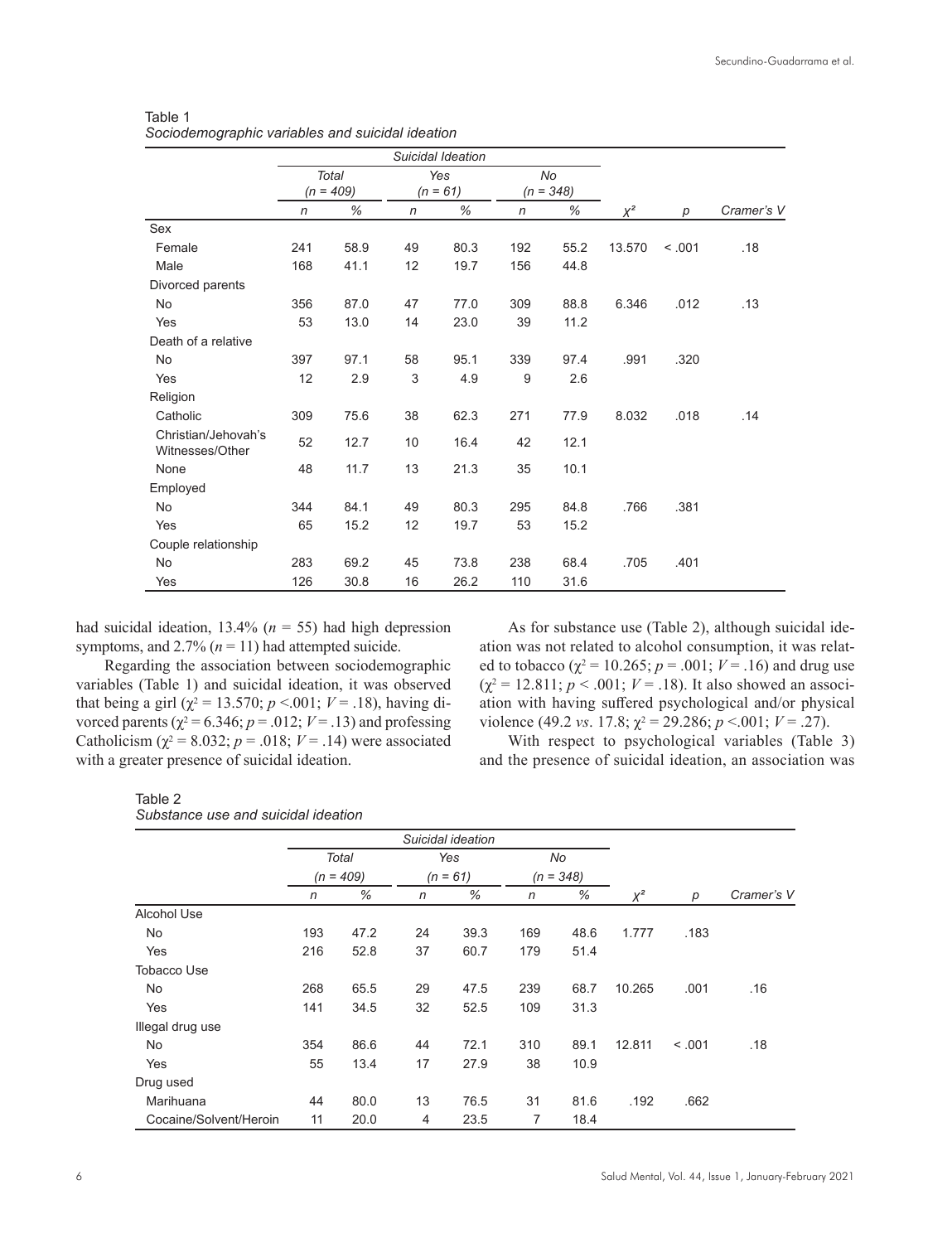|                    |                      |      | Suicidal ideation |      |     |      |                   |         |            |
|--------------------|----------------------|------|-------------------|------|-----|------|-------------------|---------|------------|
|                    | Total<br>$(n = 409)$ |      | Yes<br>$(n = 61)$ |      |     |      | No<br>$(n = 348)$ |         |            |
|                    | n                    | %    | n                 | %    | n   | %    | $X^2$             | р       | Cramer's V |
| Feel anguish       |                      |      |                   |      |     |      |                   |         |            |
| No                 | 133                  | 32.5 | 3                 | 4.9  | 130 | 37.4 | 24.888            | < 0.001 | .25        |
| Yes                | 276                  | 67.5 | 58                | 95.1 | 218 | 62.6 |                   |         |            |
| Depression         |                      |      |                   |      |     |      |                   |         |            |
| No                 | 354                  | 86.6 | 25                | 41.0 | 329 | 94.5 | 127.907           | < 0.001 | .56        |
| Yes                | 55                   | 13.4 | 36                | 59.0 | 19  | 5.5  |                   |         |            |
| Automatic thoughts |                      |      |                   |      |     |      |                   |         |            |
| <b>No</b>          | 343                  | 83.9 | 21                | 34.4 | 322 | 92.5 | 129.474           | < 0.001 | .56        |
| Yes                | 66                   | 16.1 | 40                | 65.6 | 26  | 7.5  |                   |         |            |
| Suicide attempts   |                      |      |                   |      |     |      |                   |         |            |
| <b>No</b>          | 398                  | 97.3 | 51                | 83.6 | 347 | 99.7 | 51.444            | < 0.001 | .36        |
| Yes                | 11                   | 2.7  | 10                | 16.4 | 1   | .3   |                   |         |            |

Table 3 *Psychological variables and suicidal ideation*

found with having suffered anxiety in the past six months  $(\chi^2 = 24.888; p < .001; V = .25)$ , high depressive symptoms ( $χ² = 127.907$ ;  $p < .001$ ;  $V = .56$ ), automatic negative thoughts ( $\chi^2$  = 129.474;  $p < .001$ ;  $V = .56$ ), and suicide attempts ( $\chi^2$  = 51.444; *p* < .001; *V* = .36).

As for the relationship between the presence of suicidal ideation and the mean scores obtained in the CESD-R (depression) and the ATQ-30 (automatic negative thoughts), significantly higher scores were obtained  $(t = 11.082; p < .001; d = 1.73)$  in depression (59.9 *vs.*) 24.7) and automatic negative thoughts (47.9 *vs.* 11.7;  $t =$ 9.142;  $p < .001$ ;  $d = 1.54$ ) among those who reported suicidal ideation (Figure 1).

The results of the logistic regression analyses performed to identify the variables that determined a greater risk of presenting suicidal ideation (Table 4) show that being a girl



**Figure 1.** Average scores for depression, automatic negative thoughts, and suicidal ideation.

(*OR* = 2.55, 95% CI [1.02, 6.38]); using drugs (*OR* = 3.44, 95% CI [1.23, 9.57]); presenting symptoms of depression (*OR* = 4.37, 95% CI [1.68, 11.36]); having automatic negative thoughts  $(OR = 6.03, 95\% \text{ CI} [2.40, 15.10])$ ; and having attempted suicide (*OR* = 22.66, 95% CI [1.58, 325.29]) increased the probability of presenting suicidal ideas.

# **DISCUSSION AND CONCLUSION**

The main objective of this research was to analyze the variables associated with suicidal ideation among teenage high school students, as well as to observe the predictive power of depressive symptoms and automatic negative thoughts. It was found that the presence of depressive symptoms was similar (13.4%) to that reported by other studies with similar samples, which also used the CESD-R scale, in which a prevalence between 14.5% ([González-Forteza et al., 2011\)](#page-7-19) and 15.5% ([Veytia et al., 2012\)](#page-7-14) was found. The small difference found may be because the age range and methodology used were different. Moreover, as in previous studies [\(González-Forteza, Hermosillo de la Torre, Vacio-Muro,](#page-6-11)  [Peralta, & Wagner, 2015\)](#page-6-11), the proportion of cases with high

Table 4 *Suicidal ideation predictors*

|                                | в    | Wald  | D      | OR    | CI 95%             |
|--------------------------------|------|-------|--------|-------|--------------------|
| Sex (female)                   | .94  | 3.99  | .046   |       | $2.55$ 1.02 - 6.38 |
| Illegal drug use               | 1.23 | 5.58  | .018   | 344   | $1.23 - 9.57$      |
| With depression<br>symptoms    | 147  | 913   | .003   | 4 37  | $1.68 - 11.36$     |
| Negative automatic<br>thoughts | 1.80 | 14 68 | < 0.01 |       | 6.03 2.40 - 15.10  |
| Suicide attempts               | 3.12 | 5.27  | .022   | 22.66 | $1.58 - 325.29$    |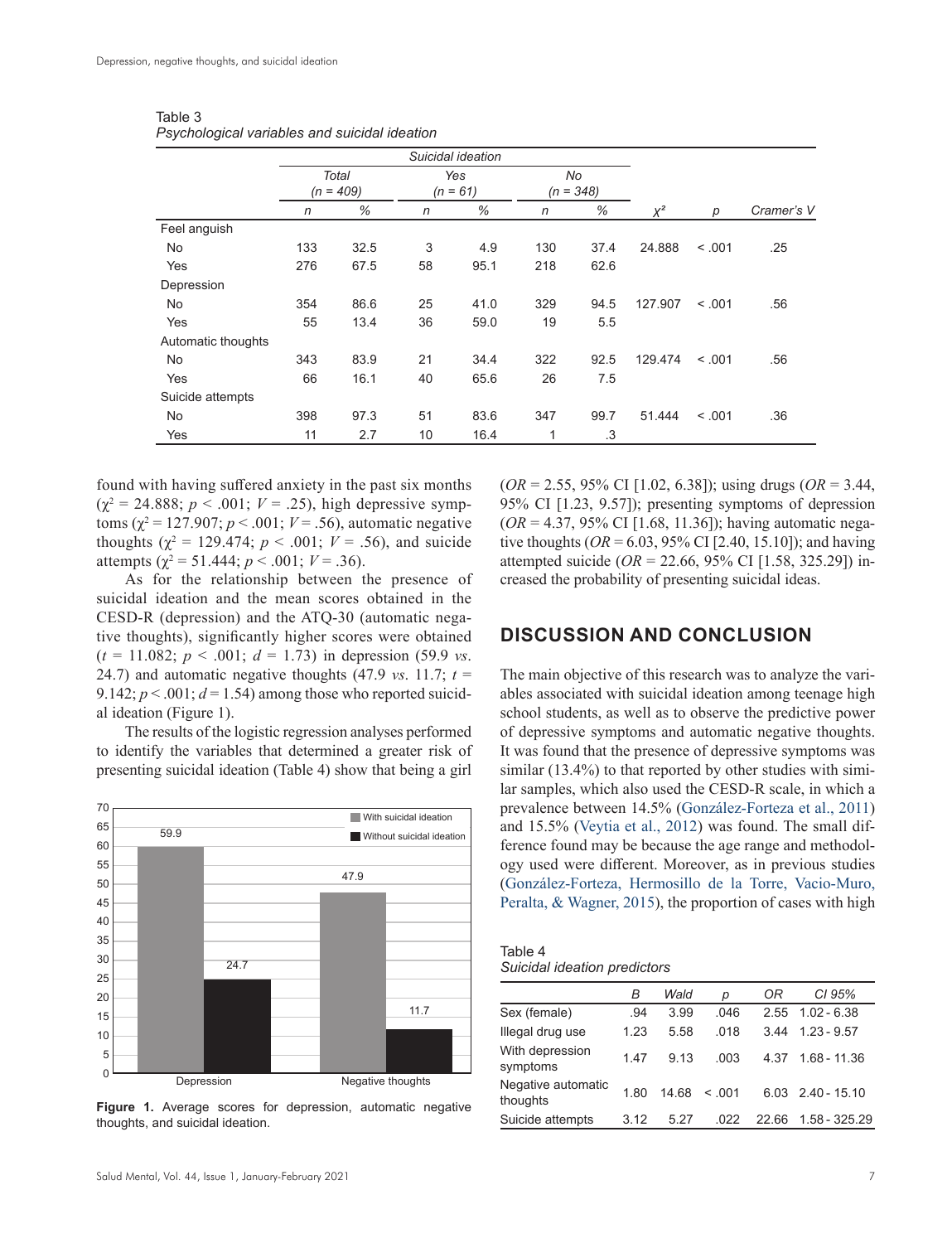depressive symptoms is greater among girls (81.8%). Likewise, regarding the prevalence of the presence of automatic negative thoughts (16.1%), in our study, girls showed the highest prevalence (75.8%) of automatic negative thoughts (such as I'm not good, no-one understands me, I wish I were a better person, I wonder why I am never successful, I am very weak). This concurs with the studies by [Gómez-Mar](#page-6-12)[quet \(2007\)](#page-6-12), in which it was observed that women experience negative and catastrophic ideas more frequently than men, and by [Calvete \(2005\),](#page-6-13) in which it was observed that women, unlike men, are more likely to present internalizing problems, with a predominance of negative self-dialogue, mainly including thoughts that express a negative vision of themselves, self-blame, and rejection.

In the literature there is a prevalence of suicidal ideation ranging between the 9.9% found by [dos Santos, Mar](#page-6-14)[con, Espinosa, Baptista, & Paulo \(2017\)](#page-6-14) in Brazil, with university adolescents and young adults, and the 55.4% reported by [Castro-Díaz et al. \(2013\)](#page-6-15) in Colombia. Intermediate prevalence rates were reported by [Pereira and Car](#page-7-4)[doso \(2015\)](#page-7-4) with university students from Portugal (12.6%) and by [Fonseca-Pedrero et al. \(2018\)](#page-6-5) in Spain (32.3%). In our study, the prevalence of suicidal ideation was 14.9%. The discrepancies in prevalence rates found may be because a range of instruments were used to determine this problem, as well as the different characteristics and specific conditions presented by each sample analyzed in the various countries. It should also be noted that in this study an association was found between suicidal ideation and sex, since being a woman increases the probability of presenting suicidal ideas almost threefold. These differences are linked, among other aspects, to the greater difficulty on the part of males in admitting that they have a problem and asking for help in situations of emotional distress and engaging more frequently in suicidal behaviors ([Möller-Leimkühler,](#page-7-20) [2003](#page-7-20)), unlike women, who have a higher risk of suicidal ideation than men ([Fonseca-Pedrero et al., 2018;](#page-6-5) [Gabilondo](#page-6-0) [et al., 2007](#page-6-0); [Siabato Macias & Salamanca Camargo, 2015](#page-7-21); [Silva et al., 2017](#page-7-22)). Likewise, from the 61 adolescents who reported having suicidal ideation, 11 had already attempted suicide, mainly girls (10 *vs*. 1). This aspect concurs with the findings of some studies that indicate that both suicidal ideation and suicide attempts are more common in women [\(Calvo, Sánchez, & Tejada, 2003;](#page-6-16) [Siabato Macias & Sala](#page-7-21)[manca Camargo, 2015](#page-7-21)). These differences may be due to the predominance in women of emotional variables such as depression, differences in the expression of psychological distress, and the way they cope, compared to men, with adversities within the context in which they develop, because coping is more cognitive and emotional. Likewise, the results of this research reveal that if there is a history of suicide attempts, the probability of having suicide plans or ideas increases more than twenty-two times. This is, therefore, the main predictor of the risk of suicidal ideation. This data is linked to the fact that women engage in more suicide attempts [\(de la Peña, 2017](#page-7-23)), which are more a cry for help and it means they can be rescued. However, if the trigger factor remains, so will the idea of attempting suicide.

At the same time, living in an unstable family nucleus or having separated parents has been regarded as a risk factor for developing suicidal ideas and behaviors ([Pérez-Prada, Martínez-Baquero, Vianchá-Pinzón, & Aven](#page-7-24)[daño-Prieto, 2017](#page-7-24)). This research reaffirms the above since an association was observed between the emergence of suicidal ideas and the fact of adolescents having separated or divorced parents.

As for religion, there is an association between professing Catholicism and the presence of suicidal ideation, since 62.3% of those who present suicidal ideation say they practice this religion. This data appears to contradict studies conducted in Mexico and other countries, which underline the fact that practicing a religion is a protective factor that will contribute to emotional well-being ([dos Santos et al.,](#page-6-14) [2017](#page-6-14); [Taliaferro, Rienzo, Pigg, Miller, & Dodd, 2009](#page-7-25)). In Latin America, especially, the Christian-Catholic religion regards suicide and its derivatives (suicidal behavior and ideation) as a mortal sin, a shameful and unworthy act, which reduces suicide attempts ([Barreira, 2017;](#page-6-17) [Balles](#page-6-18)[teros et al., 2010;](#page-6-18) [Hernández-Bringas & Flores-Arenales,](#page-7-26) [2011\)](#page-7-26). In a meta-analysis performed by [Wu, Wang, and Jia](#page-7-27) [\(2015\)](#page-7-27), a protective effect of religiosity was found against completed suicide, especially among the elderly population. However, this effect varied according to the cultural and religious context. Perhaps a relevant aspect to investigate in this context is whether this protective factor occurs across all age groups, since we are talking about a study conducted on adolescents through an anonymous survey. Moreover, religion may protect against suicidal behavior but still it fails to inhibit covert aspects such as suicidal thoughts.

Likewise, the use of psychoactive substances such as tobacco and illegal drugs may pose a significant risk for the development of suicidal ideas. This research shows a clear relationship between the use of these substances and suicidal ideation. In this regard, previous research has analyzed the effect of nicotine in relation to the emergence of suicidal thoughts, finding that it not only leads to the emergence of these ideas, but also to a greater tendency to engage in suicidal behaviors ([Castro-Díaz et al., 2013](#page-6-15); [Kenny, File,](#page-7-28) [& Rattray, 2001;](#page-7-28) [Silva et al., 2017\)](#page-7-22), while drug use leads to suicidal ideation and unplanned suicide attempts [\(Siabato](#page-7-21) [Macias & Salamanca Camargo, 2015\)](#page-7-21). Our research highlights the fact that using illegal drugs increases the probability of developing ideas about suicide nearly fourfold.

At the same time, depression was significantly associated with suicidal ideation, with the risk of developing ideas or plans to commit suicide increasing nearly fourfold if depressive symptoms were present. Some studies report that this disorder is the one most associated with suicide and one of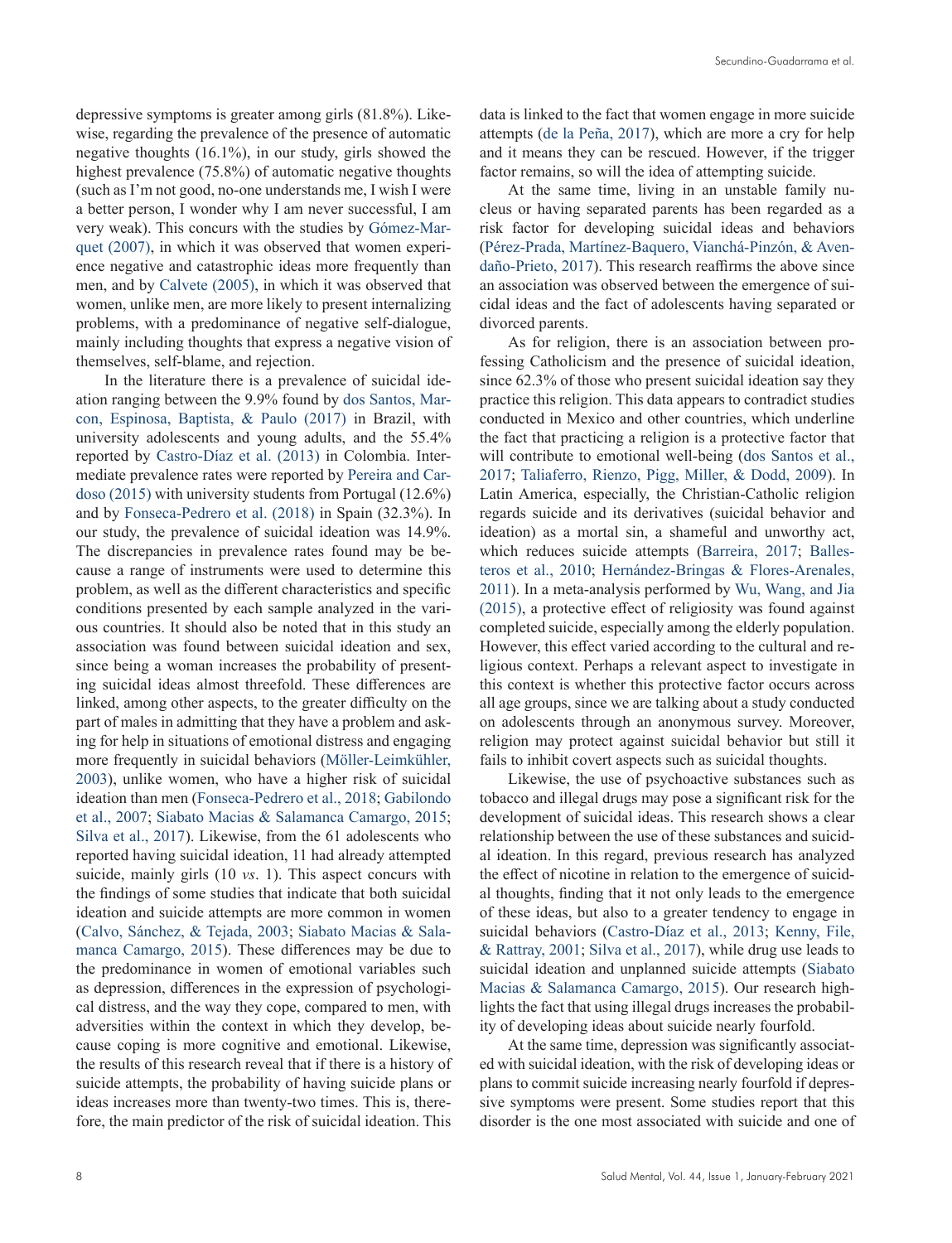the main risk factors for suicidal behavior. It has been argued that, in these cases, suicide appears to be the only solution to this disorder ([dos Santos et al., 2017](#page-6-14); [Castro-Díaz et al.,](#page-6-15)  [2013;](#page-6-15) [Siabato Macias & Salamanca Camargo, 2015](#page-7-21); [Silva et](#page-7-22)  [al., 2017\)](#page-7-22). An important part of the maintenance of this pathology are negative automatic thoughts ([Estévez & Calvete,](#page-6-7)  [2009\)](#page-6-7), which were independently associated with suicidal ideation, and whose presence increased the probability of developing ideation sixfold. The results of this study therefore show that depression symptoms and automatic negative thoughts predict the emergence of suicidal ideas.

The limitations that may affect this type of study must be considered, because the fact that it is cross-sectional makes it impossible to verify the time relationship between cause and effect. At the same time, since the sample analyzed only included adolescent students from a public high school, the results are not generalizable to adolescents from the general population or to students at private schools. It should be noted that this research has also important strengths, since it evaluates the prevalence of automatic negative thoughts in adolescents and is the first study to date to analyze the association between depression symptoms, automatic negative thoughts, and the presence of suicidal ideation in adolescent students. It also provides information on risk factors, which allows for a broader view of this problem.

The data obtained in this study suggest that suicidal ideation is a phenomenon involving multiple risk factors that interact in a complex way. Since one of the main suicide prevention strategies is the identification of individuals with risk factors, immediate actions are required, for which it is recommended that professionals consider the fact that adolescents require preventive care from an early age. The development of a depressive disorder should be avoided in the first instance through the timely identification of symptoms, which, together with negative automatic thoughts, may influence the emergence of suicidal ideas. Future studies with larger samples -including students from public and private schools from different states-, and the use of longitudinal data collection methods that will make it possible to establish causality, should be conducted to explore this public health issue in greater depth.

#### **Funding**

None.

### **Conflict of interest**

The authors declare they have no conflicts of interest.

#### **Acknowledgements**

This article has been produced within the framework of a master's scholarship financed by the National Council of Science and Technology (CONACYT). We are grateful to the high school in Toluca, Mexico State, and its students for their willingness to answer the questionnaire and to the headmaster, counsellors, and teachers for allowing us to contact their students.

### **REFERENCES**

- <span id="page-6-3"></span>Baiden, P., & Tadeo, S. K. (2020). Investigating the association between bullying victimization and suicidal ideation among adolescents: Evidence from the 2017 Youth Risk Behavior Survey. *Child Abuse & Neglect*, *102*, 104417, 1-12. doi: 10.1016/j.chiabu.2020.104417
- <span id="page-6-18"></span>Ballesteros, M. del P., Gutiérrez-Malaver, M. E., Sánchez Martínez, L. M., Herrera Medina, N. E., Gómez Sotelo, Á. P., & Izzedin Bouquet, R. (2010). El suicidio en la juventud: una mirada desde la teoría de las representaciones sociales. *Revista Colombiana de Psiquiatria*, *39*(3), 523-543. doi: 10.1016/S0034-7450(14)60223-7
- <span id="page-6-17"></span>Barreira, M. M. (2017). El suicidio como autodeterminaci de la ciudadanía frente al Estado. *Revista Bioética*, *25*(2), 301-310. doi: 10.1590/1983-80422017252190
- <span id="page-6-2"></span>Beck, A. T., Kovacs, M., & Weissman, A. (1979a). Assessment of suicidal intention: The scale for suicide ideation. *Journal of Consulting and Clinical Psychology*, *47*(2), 343-352. doi: 10.1037/0022-006x.47.2.343
- <span id="page-6-8"></span>Beck, A. T., Rush, A. J., Shaw, B. F., & Emery, G. (1979b). *Terapia cognitiva de la depresión*. Recuperado de: https://www.edesclee.com/img/cms/ pdfs/9788433006264.pdf
- <span id="page-6-13"></span>Calvete, E. (2005). Género y vulnerabilidad cognitiva a la depresión: El papel de los pensamientos automáticos. *Ansiedad y Estrés*, *11*(2-3), 203-214.
- <span id="page-6-16"></span>Calvo, J. M., Sánchez R., & Tejada, P. A. (2003). Prevalencia y factores asociados a ideación suicida en estudiantes universitarios. *Revista de Salud Pública*, *5*(2), 123-143.
- <span id="page-6-15"></span>Castro-Díaz, S., Gómez-Restrepo, C., Gil, F., Uribe-Restrepo, M., Miranda, C., de la Espriella, M., … Pinto, D. (2013). Factores de riesgo para ideación suicida en pacientes con trastorno depresivo en Colombia. *Revista Colombiana de Psiquiatría*, *43*(Suppl 1), 27-35. doi: 10.1016/j.rcp.2013.11.003
- <span id="page-6-9"></span>Ceballos-Ospino, G. A., Suarez-Colorado, Y., Suescún-Arregocés, J., Gamarra-Vega, L. M., González, K. E., & Sotelo-Manjarres, A. P. (2015). Ideación sucida, depresion y autoestima en adolescentes escolares de Santa Marta. *Duazary*, *12*(1), 15-22. doi: 10.21676/2389783X.1394
- <span id="page-6-14"></span>dos Santos, H. G. B., Marcon, S. R., Espinosa, M. M., Baptista, M. N., & Paulo, P. M. C. D. (2017). Factores asociados a la presencia de ideación suicida entre universitarios. *Revista Latino-Americana de Enfermagem*, 25, e2878. doi: 10.1590/1518-8345.1592.2878
- <span id="page-6-1"></span>Eguiluz, L. (2003). Ideación suicida en los jóvenes: prevención y asistencia. *Revista Perspectivas Sistémicas*, *15*(78), 3-6.
- <span id="page-6-4"></span>Eguiluz Romo, L. L., & Ayala Mira, M. (2014). Relación entre ideación suicida, depresión y funcionamiento familiar en adolescentes. *Psicología Iberoamericana*, *22*(2), 72-80.
- <span id="page-6-7"></span>Estévez, A. M., & Calvete, E. (2009). Mediación a través de pensamientos automáticos de la relación entre esquemas y síntomas de depresión. *Anales de Psicología*, 25(1), 27-35.
- <span id="page-6-5"></span>Fonseca-Pedrero, E., Inchausti, F., Pérez-Gutiérrez, L., Aritio Solana, R., Ortuño-Sierra, J., Sánchez-García, M. Á., … Pérez de Albéniz Iturriaga, A. (2018). Ideación suicida en una muestra representativa de adolescentes españoles. *Revista de Psiquiatría y Salud Mental*, *11*(2), 76-85. doi: 10.1016/j.rpsm.2017.07.004
- <span id="page-6-0"></span>Gabilondo, A., Alonso, J., Pinto-Meza, A., Vilagut, G., Fernández, A., Serrano-Blanco, A., … Maria Haro, J. (2007). Prevalencia y factores de riesgo de las ideas, planes e intentos de suicidio en la población general española. Resultados del estudio ESEMeD. *Medicina Clínica*, *129*(13), 494-500. doi: 10.1157/13111370
- <span id="page-6-6"></span>Galicia-Moyeda, I. X., Sánchez-Velasco, A., & Robles-Ojeda, F. J. (2009). Factores asociados a la depresión en adolescentes: Rendimiento escolar y dinámica familiar. *Anales de Psicología/Annals of Psychology*, *25*(2), 227-240.
- <span id="page-6-12"></span>Gómez-Marquet, Y. (2007). Cognición, emoción y sintomatología depresiva en adolescentes escolarizados. *Revista Latinoamericana de Psicología*, *39*(3), 435-447.
- <span id="page-6-11"></span>González-Forteza, C., Hermosillo de la Torre, A. E., Vacio-Muro, M. A., Peralta, R., & Wagner, F. A. (2015). Depresión en adolescentes. Un problema oculto para la salud pública y la práctica clínica. *Boletín Médico del Hospital Infantil de México*, *72*(2), 149-155. doi: 10.1016/j.bmhimx.2015.05.006
- <span id="page-6-10"></span>González-Forteza, C., Jiménez-Tapia, J. A., Ramos-Lira, L., & Wagner, F. A. (2008). Aplicación de la Escala de Depresión del Center of Epidemiological Studies en adolescentes de la Ciudad de México. *Salud Pública de México*, *50*(4), 292-299.